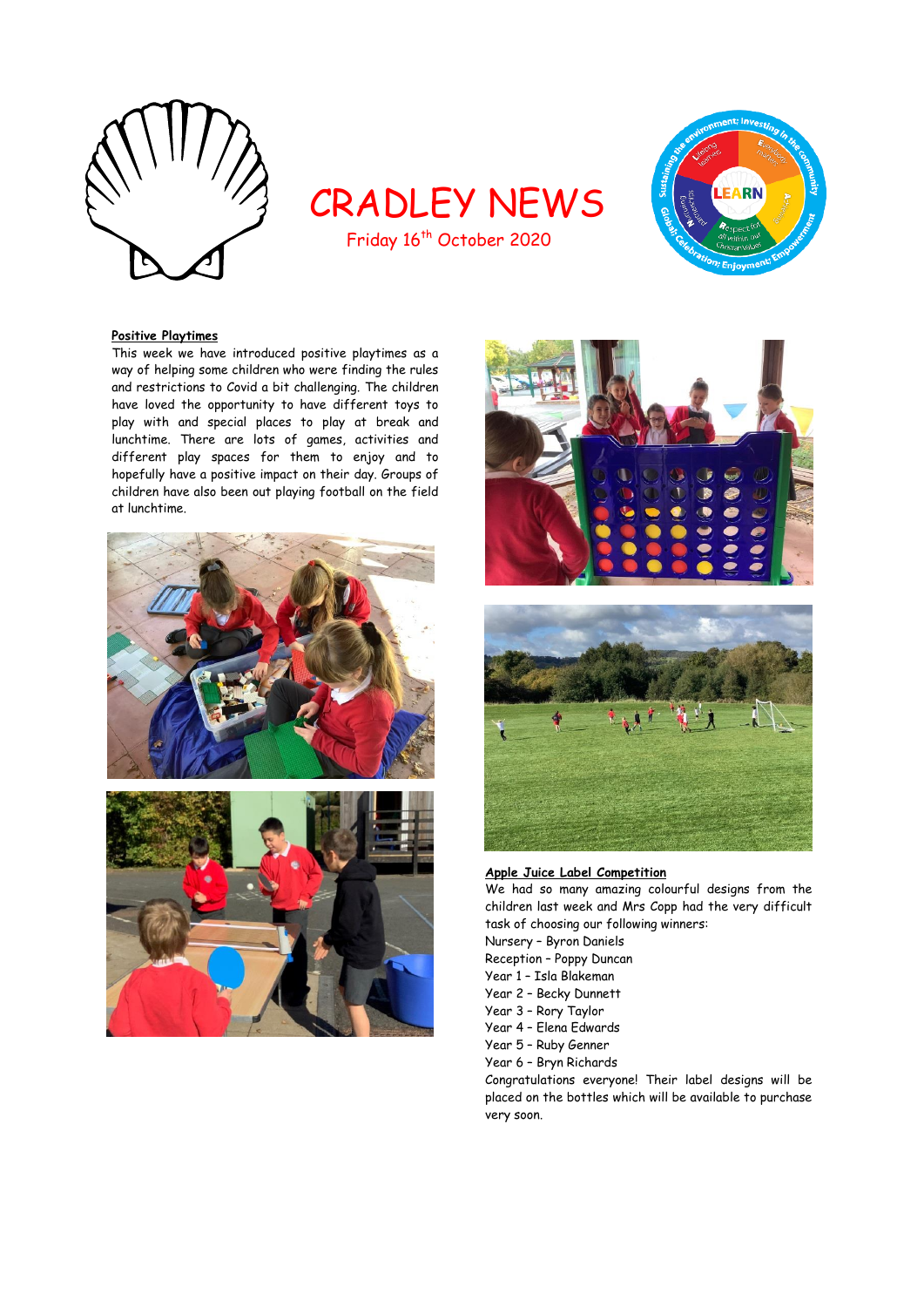# **Reports**

You should all have received your child's reports this week. If you would like to discuss your child further following this report please put a message on Tapestry and your child's class teacher will call you in the week beginning 19<sup>th</sup> October.

#### **Harvest Festival**

This will be held in school on Thursday 22nd October at 10.45am. Each class will contribute a poem, song or something similar.

This will be shared with parents via Zoom and you will be sent an invitation via Tapestry the day before. We cannot record this, however class contributions can be shared on your child's class login on Tapestry. We will be collecting produce for the food bank in Bosbury and any tins, packets and dried goods will be very welcome.



#### **Welcome Wednesdays**

Unfortunately due to the current restrictions and rising cases of Covid, we have made the decision to postpone the Class Welcome Wednesdays for the time being. We will review this in the Spring Term and see whether we can hopefully find a format in order to be able to continue this lovely tradition. Thank you for your understanding.

# **Reception places 2021**

If you know of anyone looking for a reception place for next September we are very happy to show parents around after 3pm when the school is quieter. Please call the school office on 01886 880315 to make an appointment.



# **Secondary School Applications**

Just a reminder for Year 6 parents that you need to complete your child's application for secondary school in 2021 by 31<sup>st</sup> October. You can complete the application online at

[https://educationportal.herefordshire.gov.uk/synergy/p](https://educationportal.herefordshire.gov.uk/synergy/parents/default.aspx) [arents/default.aspx](https://educationportal.herefordshire.gov.uk/synergy/parents/default.aspx)

#### **Flu Immunisations – 6 th November**

All year groups from Reception to Year 6 are now eligible for the free flu immunisations. This is a simple squirt up the nose which is quick and painless. Consent forms for your child have been sent home, **please sign and return them to the office as soon as possible, even if you do not want your child to have it.** Thank you.

#### **Nursery**

This week in Nursery we have enjoyed exploring our theme of 'Autumn'. On Monday we had P.E and we all joined in with some dough disco and danced around Nursery together. On Tuesday Lauren made an autumn sensory tray for us, filled with autumn leaves, pine cones, conkers and autumn coloured materials. On Wednesday we looked at animals with Katrina and tried to sort which baby animals matched up with their Mummy's. On Thursday we made our own playdough and used it to make our hedgehogs with Charlie. We finished off our week with Forest School on Friday with Carol and we all enjoyed planting our own bulbs.